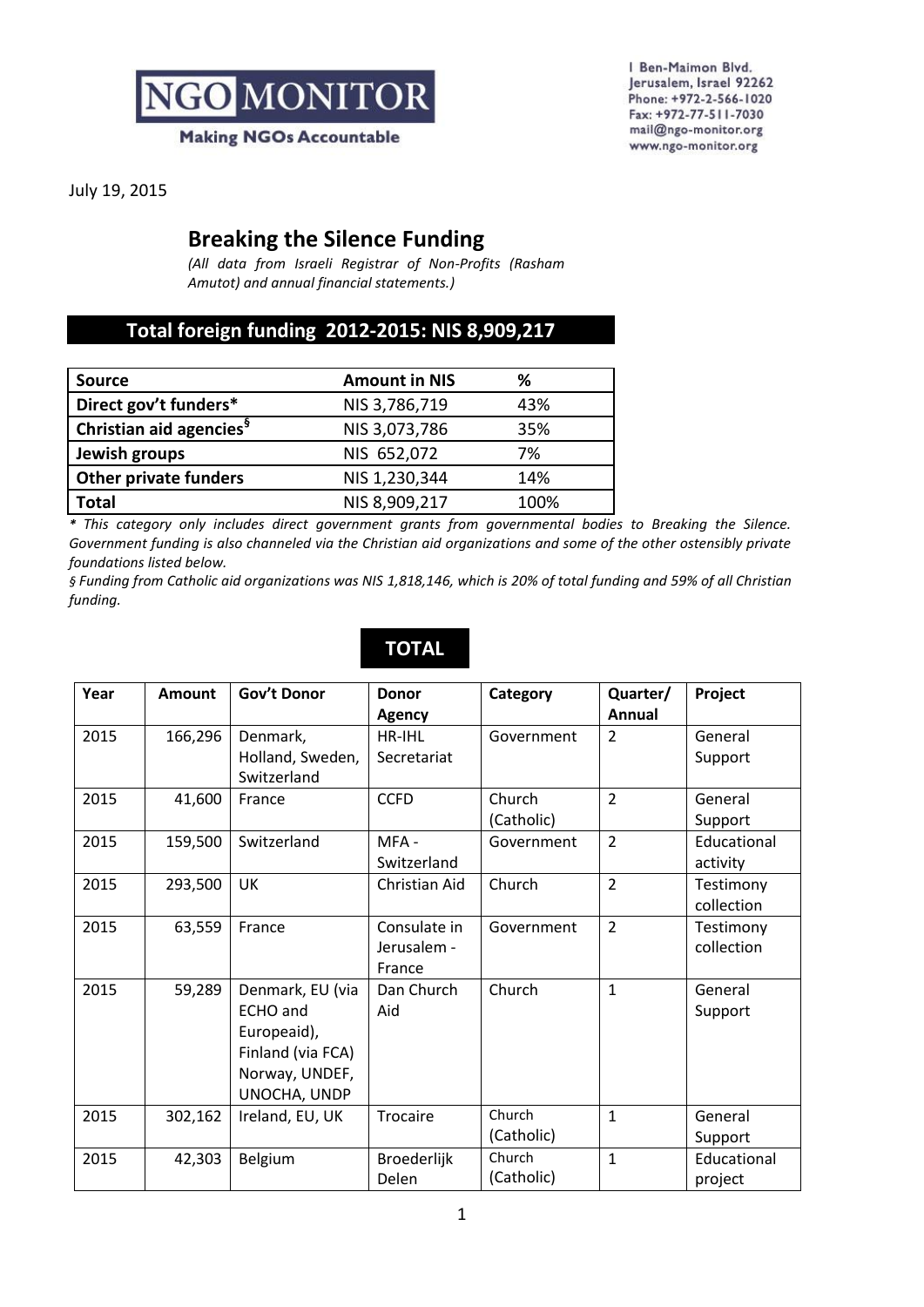#### **Making NGOs Accountable**

I Ben-Maimon Blvd. Jerusalem, Israel 92262 Phone: +972-2-566-1020 Fax: +972-77-511-7030 mail@ngo-monitor.org www.ngo-monitor.org

| 2014 | 34,632  | Denmark, EU (via<br><b>ECHO</b> and<br>Europeaid),<br>Finland (via FCA)<br>Norway, UNDEF,<br>UNOCHA, UNDP | Dan Church<br>Aid                      | Church               | $\overline{4}$ | General<br>support     |
|------|---------|-----------------------------------------------------------------------------------------------------------|----------------------------------------|----------------------|----------------|------------------------|
| 2014 | 245,913 | Denmark,<br>Holland, Sweden,<br>Switzerland                                                               | HR-IHL<br>Secretariat                  | Government           | $\overline{4}$ | General<br>support     |
| 2014 | 40,000  | Germany, EU<br>(via ECHO)                                                                                 | Medico<br>International                | Private              | 4              | General<br>support     |
| 2014 | 220,031 | Germany                                                                                                   | Misereor                               | Church<br>(Catholic) | $\overline{4}$ | Educational<br>project |
| 2014 | 43,823  | Spain                                                                                                     | <b>AECID</b>                           | Government           | 4              | Educational<br>project |
| 2014 | 105,546 | Germany                                                                                                   | Misereor                               | Church<br>(Catholic) | 3              | Educational<br>project |
| 2014 | 47,258  | France                                                                                                    | <b>CCFD</b>                            | Church<br>(Catholic) | 3              | General<br>support     |
| 2014 | 87,941  | Denmark EU (via<br><b>ECHO</b> and<br>Europeaid),<br>Finland (via FCA)<br>Norway, UNDEF,<br>UNOCHA, UNDP  | Dan Church<br>Aid                      | Church               | 3              | General<br>support     |
| 2014 | 137,040 | Denmark,<br>Holland, Sweden,<br>Switzerland                                                               | HR-IHL<br>Secretariat                  | Government           | 3              | General<br>Support     |
| 2014 | 134,959 | EU                                                                                                        | European<br>Union                      | Government           | 3              | Educational<br>project |
| 2014 | 150,667 | Belgium                                                                                                   | Broederlijk<br>Delen                   | Church<br>(Catholic) | 3              | Educational<br>project |
| 2014 | 117,416 | Spain                                                                                                     | <b>AECID</b>                           | Government           | 3              | Educational<br>project |
| 2014 | 46,924  | Holland                                                                                                   | SIVMO                                  | Private              | $\overline{3}$ | General<br>support     |
| 2014 | 165,150 | Norway                                                                                                    | Embassy -<br>Norway                    | Government           | 3              | Educational<br>project |
| 2014 | 71,880  | Spain                                                                                                     | <b>AECID</b>                           | Government           | $\mathbf{1}$   | Educational<br>project |
| 2014 | 150,937 | Holland                                                                                                   | <b>ICCO</b>                            | Church<br>(Catholic) | $\mathbf{1}$   | General<br>support     |
| 2014 | 72,377  | Ireland, EU, UK                                                                                           | Trocaire                               | Church<br>(Catholic) | $\mathbf{1}$   | General<br>support     |
| 2013 | 36,185  | Private                                                                                                   | Foundation<br>for Middle<br>East Peace | Private              | Annual         | Unknown                |
| 2013 | 273,372 | Private                                                                                                   | Foundation<br>Pro Victims              | Private              | Annual         | Unknown                |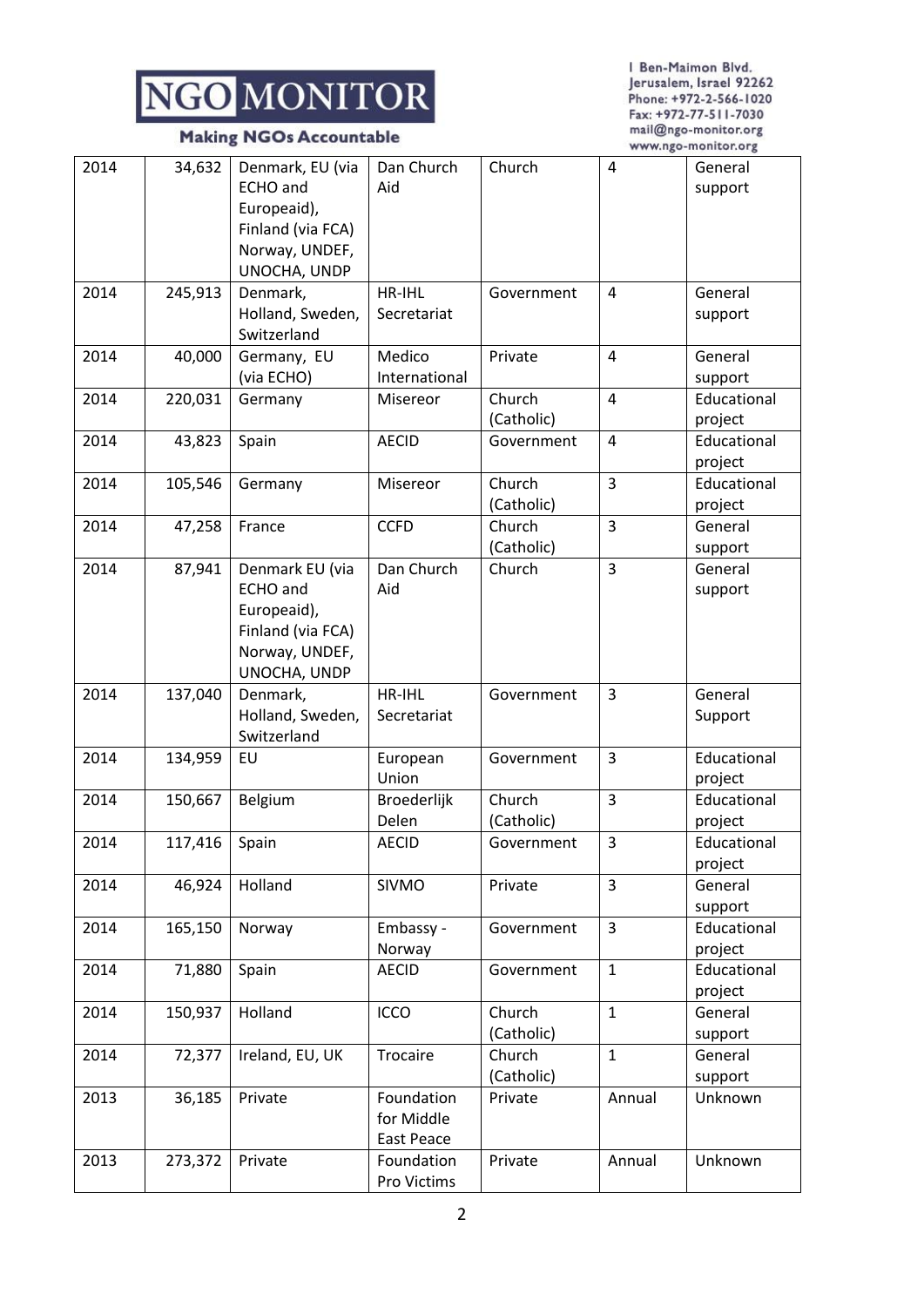I Ben-Maimon Blvd. Jerusalem, Israel 92262 Phone: +972-2-566-1020 Fax: +972-77-511-7030 mail@ngo-monitor.org www.ngo-monitor.org

|  |  | <b>Making NGOs Accountable</b> |
|--|--|--------------------------------|
|--|--|--------------------------------|

| 2013 | 27,718  | Private                                                                                                  | Juliane<br>Heyman (via<br>NIF)         | Private              | Annual | Unknown                |
|------|---------|----------------------------------------------------------------------------------------------------------|----------------------------------------|----------------------|--------|------------------------|
| 2013 | 108,499 | Private                                                                                                  | Macmillan<br>Royalties                 | Private              | Annual | Unknown                |
| 2013 | 50,673  | Germany                                                                                                  | Medico                                 | Private              | Annual | Unknown                |
| 2013 | 121,268 | Private                                                                                                  | Moriah Fund<br>(via NIF)               | Jewish               | Annual | Unknown                |
| 2013 | 135,740 | Private                                                                                                  | Open Society<br>Institute              | Private              | Annual | Unknown                |
| 2013 | 155,980 | Private                                                                                                  | Rockefeller<br><b>Brothers</b><br>Fund | Private              | Annual | Unknown                |
| 2013 | 248,823 | Norway                                                                                                   | Norway<br>Embassy                      | Government           | Annual | Educational<br>project |
| 2013 | 157,150 | Private                                                                                                  | Sigrid<br><b>Rausing Trust</b>         | Private              | Annual | Unknown                |
| 2013 | 422,566 | EU                                                                                                       | European<br>Union                      | Government           | Annual | Educational<br>project |
| 2013 | 72,025  | Private                                                                                                  | New Israel<br>Fund                     | Jewish               | Annual | Unknown                |
| 2013 | 177,660 | Spain                                                                                                    | <b>AECID</b>                           | Government           | Annual | General<br>Support     |
| 2013 | 270,024 | Belgium                                                                                                  | Broederlijk<br>Delen                   | Church<br>(Catholic) | Annual | Educational<br>project |
| 2013 | 125,594 | Denmark EU (via<br><b>ECHO</b> and<br>Europeaid),<br>Finland (via FCA)<br>Norway, UNDEF,<br>UNOCHA, UNDP | Dan Church<br>Aid                      | Church               | Annual | General<br>Support     |
| 2013 | 147,325 | Holland                                                                                                  | ICCO                                   | Church<br>(Catholic) | Annual | General<br>Support     |
| 2013 | 333,139 | Germany                                                                                                  | Misereor                               | Church<br>(Catholic) | Annual | Unknown                |
| 2012 | 855,843 | Spain                                                                                                    | <b>AECID</b>                           | Government           | Annual | Unknown                |
| 2012 | 444,871 | EU                                                                                                       | European<br>Union<br>Delegation        | Government           | Annual | Unknown                |
| 2012 | 238,501 | Joint funds from<br>Denmark,<br>Netherlands,<br>Sweden, and                                              | NDC <sup>1</sup>                       | Government           | Annual | Unknown                |

 1 Until 2014, Secretariat funding was managed by the NGO Development Center (NDC), an NGO based in Ramallah, and focused on "Human Rights/Good Governance." In 2014, NDC was replaced by NIRAS and Birzeit University, which are now managing the joint funding mechanism under the name "Human Rights and International Law Secretariat."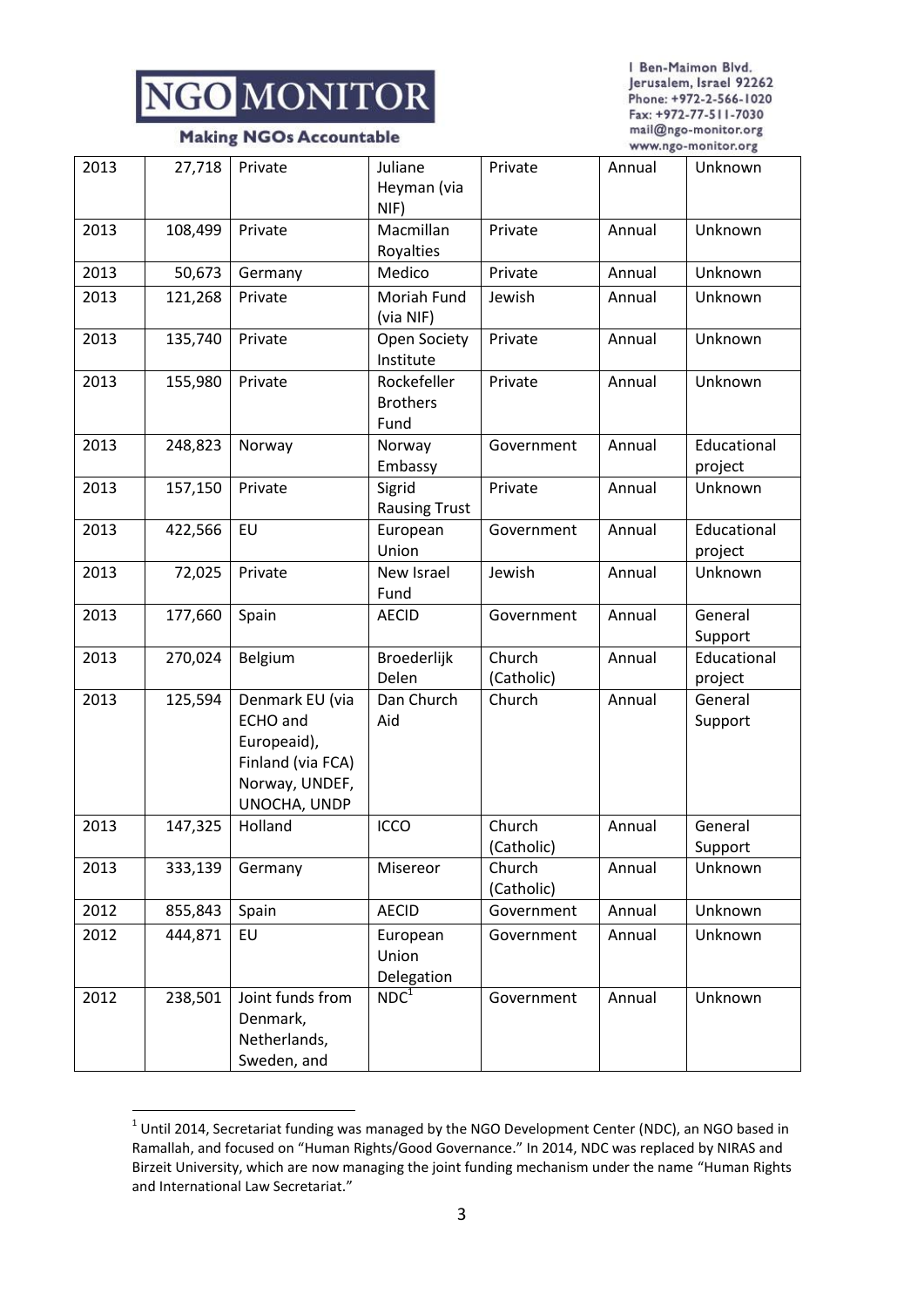

#### **Making NGOs Accountable**

I Ben-Maimon Blvd. Jerusalem, Israel 92262 Phone: +972-2-566-1020 Fax: +972-77-511-7030 mail@ngo-monitor.org www.ngo-monitor.org

| <b>TOTAL</b> | 8,909,217 |                                                                                                                                                                                                                                                               |                                |                      |        |         |
|--------------|-----------|---------------------------------------------------------------------------------------------------------------------------------------------------------------------------------------------------------------------------------------------------------------|--------------------------------|----------------------|--------|---------|
| 2012         | 67,589    | UK, Ireland,<br>Scotland, U.S.,<br>Norway, and EU                                                                                                                                                                                                             | Christian Aid                  | Church               | Annual | Unknown |
| 2012         | 76,022    | Ireland, EU, UK                                                                                                                                                                                                                                               | Trocaire                       | Church<br>(Catholic) | Annual | Unknown |
|              |           | Europeaid),<br>Finland (via FCA)<br>Norway, UNDEF,<br>UNOCHA, UNDP                                                                                                                                                                                            |                                |                      |        |         |
| 2012         | 135,292   | Denmark EU (via<br><b>ECHO</b> and                                                                                                                                                                                                                            | Dan Church<br>Aid              | Church               | Annual | Unknown |
| 2012         | 153,541   | Holland                                                                                                                                                                                                                                                       | <b>ICCO</b>                    | Church<br>(Catholic) | Annual | Unknown |
| 2012         | 157,017   | Germany                                                                                                                                                                                                                                                       | Misereor                       | Church<br>(Catholic) | Annual | Unknown |
| 2012         | 25,000    | United Kingdom                                                                                                                                                                                                                                                | Oxfam GB                       | Private              | Annual | Unknown |
| 2012         | 81,318    | Private                                                                                                                                                                                                                                                       | Network of<br>Social<br>Change | Private              | Annual | Unknown |
| 2012         | 84,915    | Private                                                                                                                                                                                                                                                       | New Israel<br>Fund             | Jewish               | Annual | Unknown |
| 2012         | 91,785    | Private                                                                                                                                                                                                                                                       | Ford<br>Foundation             | Private              | Annual | Unknown |
| 2012         | 133,029   | Private                                                                                                                                                                                                                                                       | Moriah Fund                    | Jewish               | Annual | Unknown |
|              |           | Spain, Sweden<br>(via Church of<br>Sweden),<br>Norway (via<br>NCA), Germany<br>(via Misereor),<br>Netherlands (via<br>Kerk in Actie)<br>NDC (joint funds<br>from Denmark,<br>Netherlands,<br>Sweden, and<br>Switzerland)[2],<br>and Ireland (via<br>Trocaire) | Rights                         |                      |        |         |
| 2012         | 240,835   | European<br>Commission,                                                                                                                                                                                                                                       | Rabbis for<br>Human            | Jewish               | Annual | Unknown |
| 2012         | 110,900   | <b>UN</b>                                                                                                                                                                                                                                                     | <b>UNICEF</b>                  | Government           | Annual | Unknown |
| 2012         | 148,315   | Norway                                                                                                                                                                                                                                                        | Norway<br>Embassy              | Government           | Annual | Unknown |
|              |           | Switzerland                                                                                                                                                                                                                                                   |                                |                      |        |         |

**.**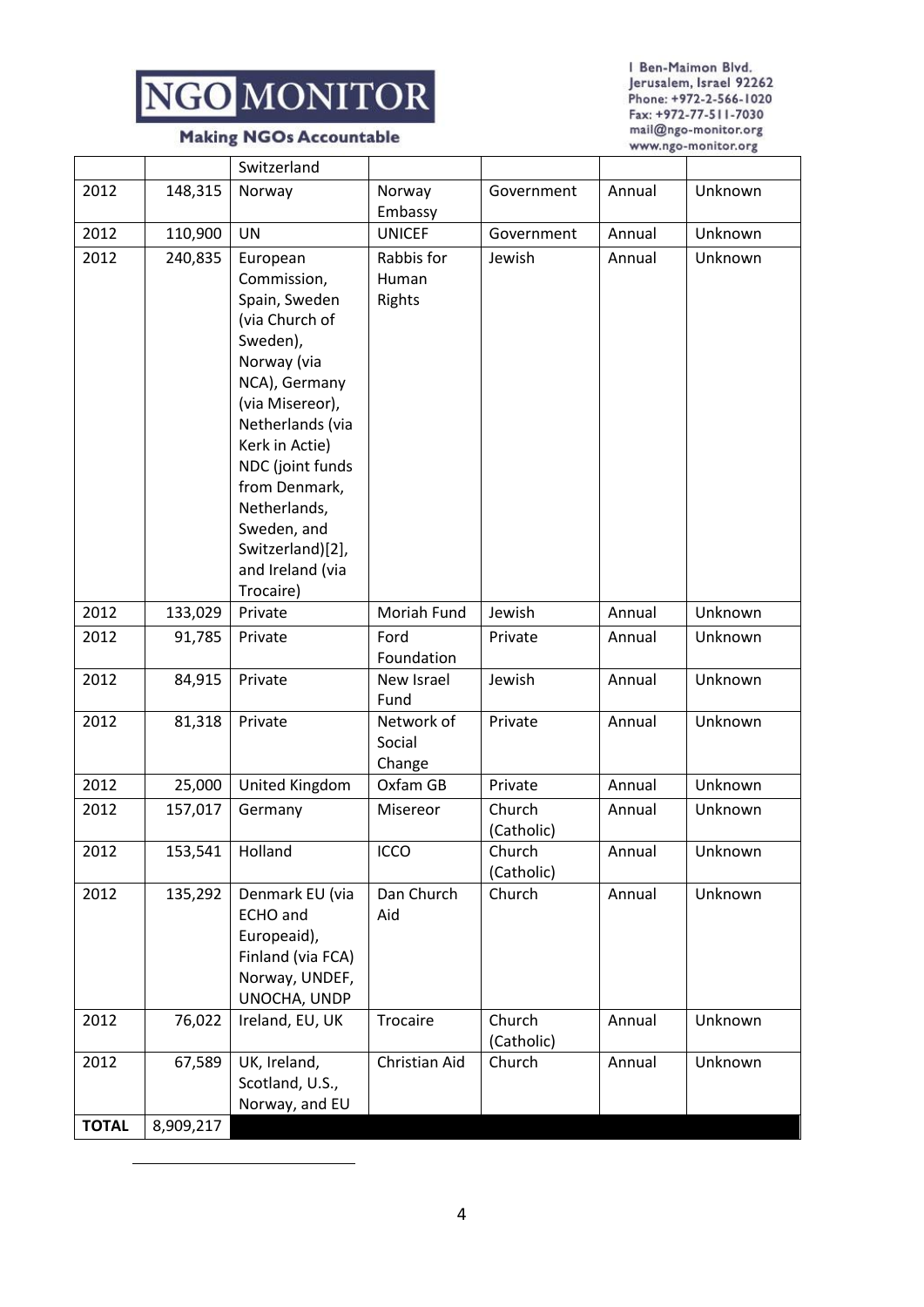**Making NGOs Accountable** 

I Ben-Maimon Blvd. Jerusalem, Israel 92262 Phone: +972-2-566-1020 Fax: +972-77-511-7030 mail@ngo-monitor.org www.ngo-monitor.org

### **CHRISTIAN GENERAL**

| Year | <b>Amount</b> | Gov't Donor       | <b>Donor</b><br><b>Agency</b> | Category             | Quarter/<br>Annual | Project            |
|------|---------------|-------------------|-------------------------------|----------------------|--------------------|--------------------|
| 2015 | 41,600        | France            | <b>CCFD</b>                   | Church               | $\overline{2}$     | General            |
|      |               |                   |                               | (Catholic)           |                    | Support            |
| 2015 | 293,500       | UK                | Christian Aid                 | Church               | $\overline{2}$     | Testimony          |
|      |               |                   |                               |                      |                    | collection         |
| 2015 | 59,289        | Denmark, EU (via  | Dan Church                    | Church               | $\mathbf{1}$       | General            |
|      |               | <b>ECHO</b> and   | Aid                           |                      |                    | Support            |
|      |               | Europeaid),       |                               |                      |                    |                    |
|      |               | Finland (via FCA) |                               |                      |                    |                    |
|      |               | Norway, UNDEF,    |                               |                      |                    |                    |
|      |               | UNOCHA, UNDP      |                               |                      |                    |                    |
| 2015 | 302,162       | Ireland, EU, UK   | Trocaire                      | Church               | $\mathbf{1}$       | General            |
|      |               |                   |                               | (Catholic)           |                    | Support            |
| 2015 | 42,303        | Belgium           | Broederlijk                   | Church               | $\mathbf{1}$       | Educational        |
|      |               |                   | Delen                         | (Catholic)           |                    | project            |
| 2014 | 34,632        | Denmark, EU (via  | Dan Church                    | Church               | 4                  | General            |
|      |               | <b>ECHO</b> and   | Aid                           |                      |                    | support            |
|      |               | Europeaid),       |                               |                      |                    |                    |
|      |               | Finland (via FCA) |                               |                      |                    |                    |
|      |               | Norway, UNDEF,    |                               |                      |                    |                    |
|      |               | UNOCHA, UNDP      |                               |                      |                    |                    |
| 2014 | 220,031       | Germany           | Misereor                      | Church               | 4                  | Educational        |
|      |               |                   |                               | (Catholic)           | $\overline{3}$     | project            |
| 2014 | 105,546       | Germany           | Misereor                      | Church<br>(Catholic) |                    | Educational        |
| 2014 | 47,258        | France            | <b>CCFD</b>                   | Church               | 3                  | project<br>General |
|      |               |                   |                               | (Catholic)           |                    | support            |
| 2014 | 87,941        | Denmark EU (via   | Dan Church                    | Church               | $\overline{3}$     | General            |
|      |               | <b>ECHO</b> and   | Aid                           |                      |                    | support            |
|      |               | Europeaid),       |                               |                      |                    |                    |
|      |               | Finland (via FCA) |                               |                      |                    |                    |
|      |               | Norway, UNDEF,    |                               |                      |                    |                    |
|      |               | UNOCHA, UNDP      |                               |                      |                    |                    |
| 2014 | 150,667       | Belgium           | Broederlijk                   | Church               | 3                  | Educational        |
|      |               |                   | Delen                         | (Catholic)           |                    | project            |
| 2014 | 150,937       | Holland           | ICCO                          | Church               | $\mathbf{1}$       | General            |
|      |               |                   |                               | (Catholic)           |                    | support            |
| 2014 | 72,377        | Ireland, EU, UK   | Trocaire                      | Church               | $\mathbf{1}$       | General            |
|      |               |                   |                               | (Catholic)           |                    | support            |
| 2013 | 270,024       | Belgium           | Broederlijk                   | Church               | Annual             | Educational        |
|      |               |                   | Delen                         | (Catholic)           |                    | project            |
| 2013 | 125,594       | Denmark EU (via   | Dan Church                    | Church               | Annual             | General            |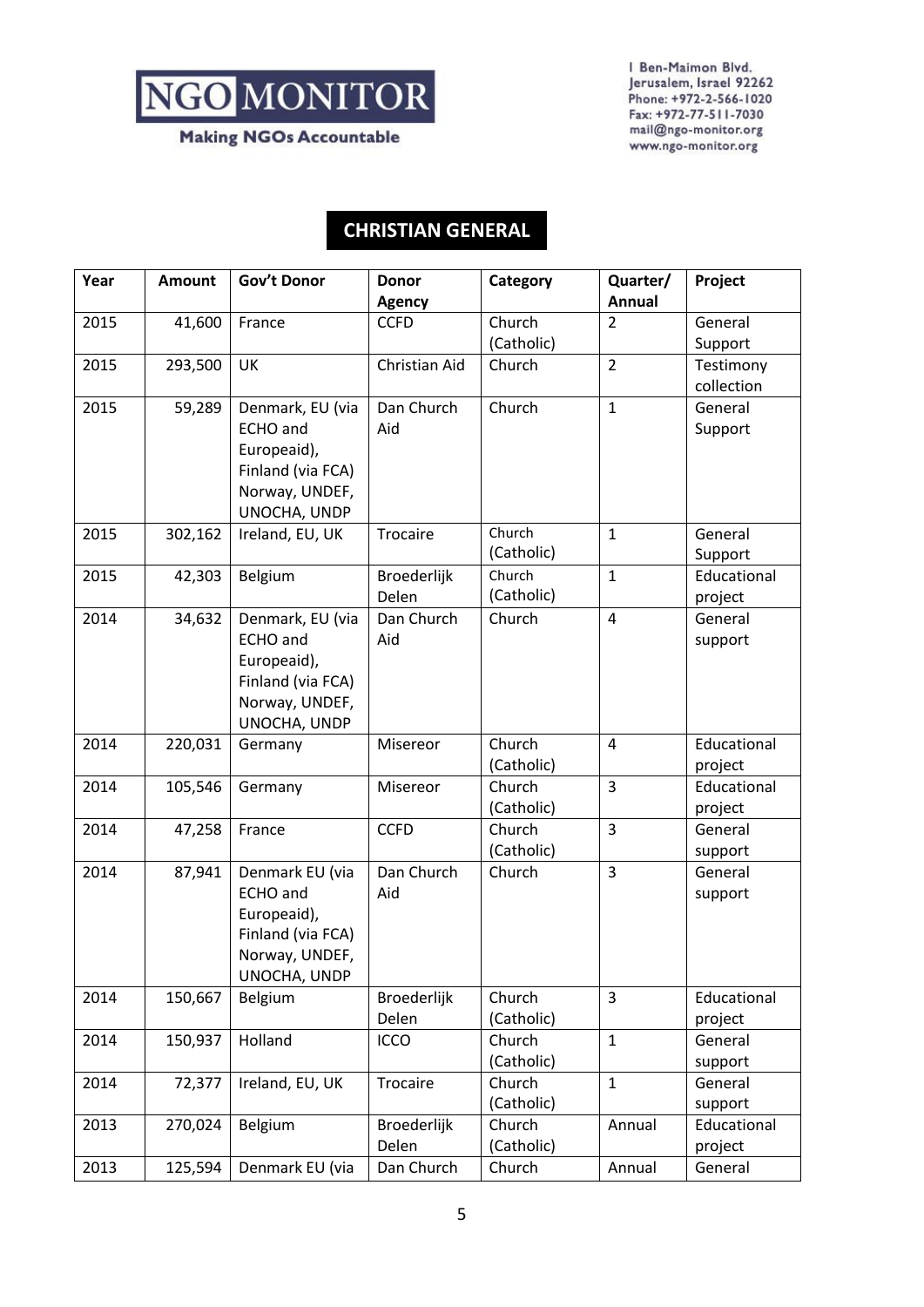**Making NGOs Accountable** 

I Ben-Maimon Blvd. Jerusalem, Israel 92262 Phone: +972-2-566-1020 Fax: +972-77-511-7030 mail@ngo-monitor.org www.ngo-monitor.org

|              |           | <b>ECHO</b> and<br>Europeaid),<br>Finland (via FCA)<br>Norway, UNDEF,<br>UNOCHA, UNDP                    | Aid               |                      |        | Support            |
|--------------|-----------|----------------------------------------------------------------------------------------------------------|-------------------|----------------------|--------|--------------------|
| 2013         | 147,325   | Holland                                                                                                  | <b>ICCO</b>       | Church<br>(Catholic) | Annual | General<br>Support |
| 2013         | 333,139   | Germany                                                                                                  | Misereor          | Church<br>(Catholic) | Annual | Unknown            |
| 2012         | 157,017   | Germany                                                                                                  | Misereor          | Church<br>(Catholic) | Annual | Unknown            |
| 2012         | 153,541   | Holland                                                                                                  | <b>ICCO</b>       | Church<br>(Catholic) | Annual | Unknown            |
| 2012         | 135,292   | Denmark EU (via<br><b>ECHO</b> and<br>Europeaid),<br>Finland (via FCA)<br>Norway, UNDEF,<br>UNOCHA, UNDP | Dan Church<br>Aid | Church               | Annual | Unknown            |
| 2012         | 76,022    | Ireland, EU, UK                                                                                          | Trocaire          | Church<br>(Catholic) | Annual | Unknown            |
| 2012         | 67,589    | UK, Ireland,<br>Scotland, U.S.,<br>Norway, and EU                                                        | Christian Aid     | Church               | Annual | Unknown            |
| <b>TOTAL</b> | 3,073,786 |                                                                                                          |                   |                      |        |                    |

## **CATHOLIC ONLY**

| Year | <b>Amount</b> | Gov't Donor     | <b>Donor</b><br>Agency | Category   | Quarter/<br>Annual | Project     |
|------|---------------|-----------------|------------------------|------------|--------------------|-------------|
| 2015 | 41,600        | France          | <b>CCFD</b>            | Church     | 2                  | General     |
|      |               |                 |                        | (Catholic) |                    | Support     |
| 2015 | 302,162       | Ireland, EU, UK | Trocaire               | Church     | 1                  | General     |
|      |               |                 |                        | (Catholic) |                    | Support     |
| 2015 | 42,303        | Belgium         | <b>Broederlijk</b>     | Church     | 1                  | Educational |
|      |               |                 | Delen                  | (Catholic) |                    | project     |
| 2014 | 220,031       | Germany         | Misereor               | Church     | 4                  | Educational |
|      |               |                 |                        | (Catholic) |                    | project     |
| 2014 | 105,546       | Germany         | Misereor               | Church     | 3                  | Educational |
|      |               |                 |                        | (Catholic) |                    | project     |
| 2014 | 47,258        | France          | <b>CCFD</b>            | Church     | 3                  | General     |
|      |               |                 |                        | (Catholic) |                    | support     |
| 2014 | 150,667       | Belgium         | <b>Broederlijk</b>     | Church     | 3                  | Educational |
|      |               |                 | <b>Delen</b>           | (Catholic) |                    | project     |
| 2014 | 72,377        | Ireland, EU, UK | <b>Trocaire</b>        | Church     | 1                  | General     |
|      |               |                 |                        | (Catholic) |                    | support     |